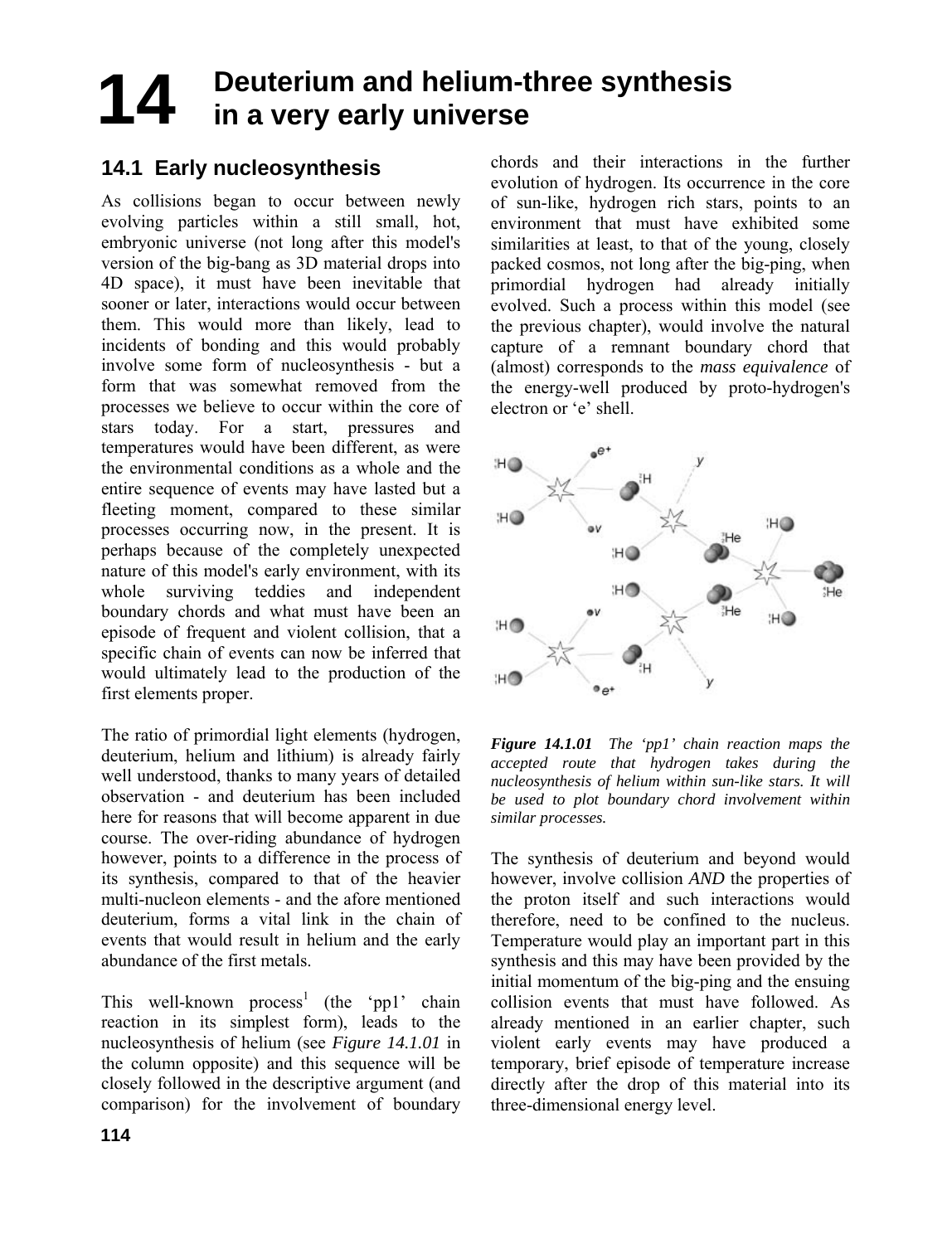Assuming that such collisions promoted initial coupling events between proton and proton, these episodes could also produce a reaction that would lead to the *re-gassing* of one of these member's 2D membranes and this may have been the result of an input of energy - as well as a mutual reconfiguration. The resultant e-shells of the new elements would also play their part and both of these ideas will be propounded further in this current chapter.

First of all though, we will need to look again at the environment in which these entities found themselves buoyed and the possible processes and changes that may have occurred within their boundary chords and overall structure because of collision and an increase in their threshold energy or ground state. Such changes would need to allow nuclei to bond on a permanent basis and would bring about such a metamorphosis, that the energy level of one member of a bonding pair would be permanently raised to such an extent, that it would revert to its *Stage 1* reconfiguration. These processes (within the confines of this model) will need to be understood and illustrated and this new set of boundary chord rules would be similar to those at work within the core of hydrogen stars today.

The capture of hydrogen's electron mass can be explained in terms of the energy-well created by its 4D+ e-shell (see Chapter 12), but this cannot explain just how the embryonic universe also arrived at its early percentage of heavier elements as well. The conversion of two hydrogen nuclei into deuterium for example, *MUST* involve bonding and in this model, will centre upon the boundary chords from which each proton is constructed. A clue to how and why this is achieved may lie with what happens during the *Stage 1* reconfiguration of the original whole surviving teddy just after it pings into what would become our own 3D/4D space.

This early (3D) transition is brought about by a conflict of *face-spin bias* within the structure of this tetrakaidecahedron, which results in a separation of its boundary chords at their *POCs* (points of convergence). The original boundary chord mass was of course, the result of the 'HSH' condensation of secondary energy derived from the 8D lattice (see again Chapter Nine). This separation would produce a teddy with a slightly smaller mass because of *tri-lateral chord separation* at its *TLSPs* (see again page 74) and boundary chords that were now just under half their previous mass value. This suggests what could be referred to as a maximum threedimensional *boundary chord mass capacity*, which would correspond to the previously determined dimensional boundary chord mass value  $(M^{dbc})$  of the original whole surviving teddy. This would obviously open the door to the possibility of a recombination of certain boundary chords during this nuclear bonding process. The question now becomes, how and why would certain boundary chords want to recombine in the first place? This would be answered by the conditions within the environment in which these teddies (now probably hydrogen nuclei) found themselves.

#### **14.2 Collision, resonance and heat**

In a relatively small, crowded, embryonic universe, collision will create vibration within the boundary chords of its victims and this vibration (or resonance) will create heat. What this actually does to the individual chords that make up the proton will need to be illustrated in a little more detail.

The transfer of face-spin bias to the 2D membranes of the proton, create friction on the boundary chords - and this will create resonance. Above the chord's energy threshold, this will be naturally dissipated as a dimensional boundary surface wave, already described within Chapter 12 (see again page 97). Collisions on the other hand, will impart a great deal of kinetic energy and this will result in a boundary chord energy level that cannot be readily dissipated as a dimwave immediately and therefore the chord will increase its vibration in order to compensate.

This will in turn, raise the frequency of vibration and therefore *shorten* (temporarily) the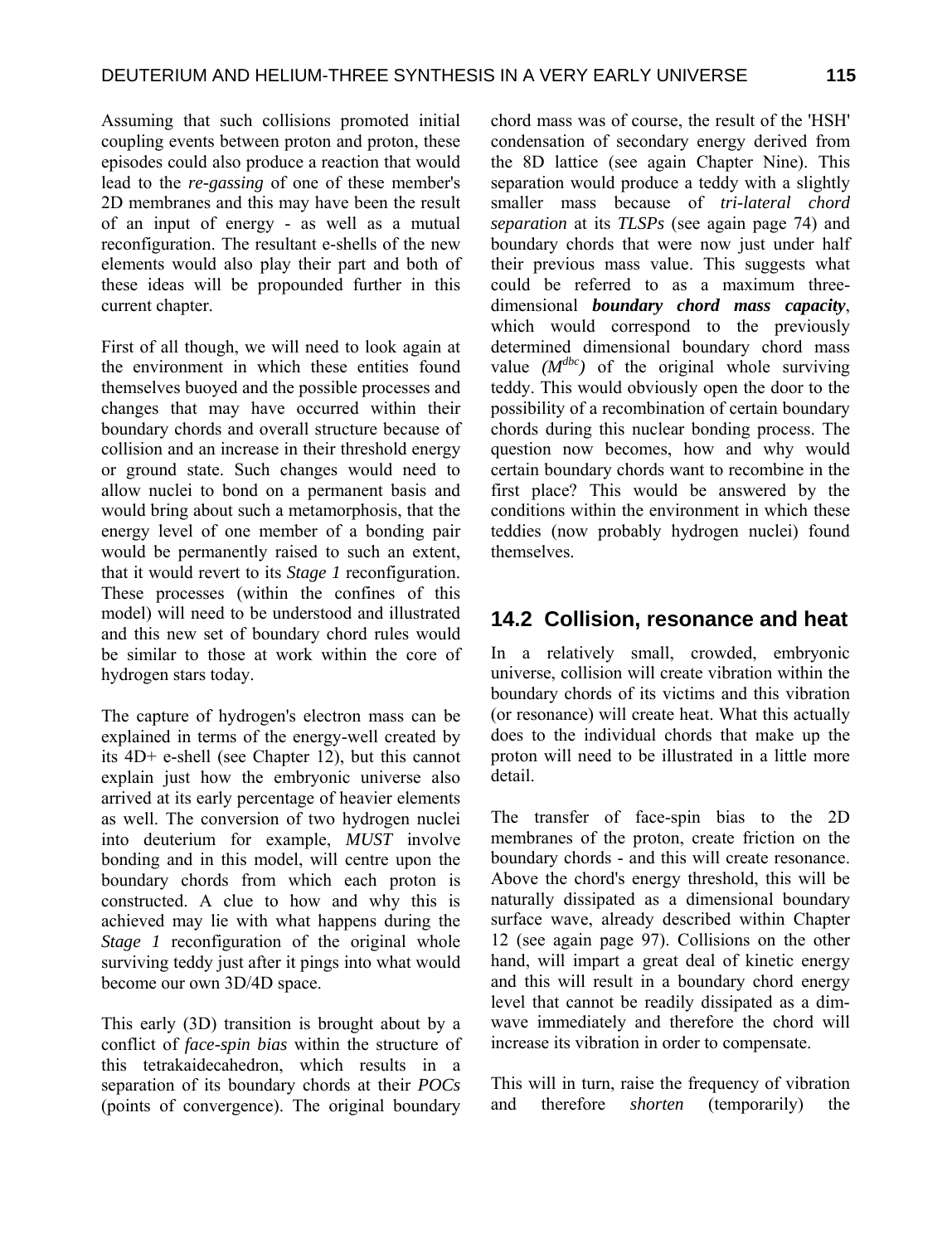wavelength of the emitted dim-wave. This will have a consequence on the effect that this dimwave has on its surroundings.

Remembering from Chapter 10 that the faces of the proton and their 2D membranes may possibly be regarded as *spinorial objects*, a *change* in rotational speed caused by an *input* of energy (such as kinetic energy due to collision), could change the sign of these objects from positive to negative and visa-versa. This would have an interesting consequence on the polarity of these faces and therefore an influence on their behaviour. This may however, be better illustrated by *Fourier analysis*, where the periodicity of the wave function can be seen to increase proportionally due to the input of energy and because these vibrating chords are actually circular in nature, the periodicity (or *'l'*) could be represented as a *Laurent Series* - where one whole revolution of the circumference is the period<sup>2</sup>.

The *ground-state resonance* of each type of face, was shown in Chapter 12 to be of a higher energy level for the 'H' face than for the smaller 'S' face. This was qualified only by the fact that that the 'H' face's larger *area of influence* resulted in a greater frictional type of energy and thus produced a higher frequency dimensional boundary surface wave. This new scenario includes an additional input of energy however, over and above that required for these face ground states. This becomes much harder to dissipate as dim-wave energy in the 'S' face chords, because of their smaller area of influence and it is this that increases the frequency of resonance within them. The *larger* 'H' face is composed of more boundary chords anyway and together with a larger area of influence; this collision induced increase in resonance is not felt quite so vigorously. Looking at it another way and considering the areas of influence that each face donates to its respective boundary chords, the *AOI* of the 'H' face is some 1.732 x larger than that of the 'S' face and it is therefore able to absorb a greater proportion of kinetic energy through collision. This becomes easier to dissipate as dimensional boundary surface wave

energy. Being that much smaller, the 'S' face will not be as absorbent (energy wise) and its component of kinetic energy will be more inclined to be transferred 'directly' to its boundary chords with a corresponding increase in frequency. Their relative frequencies effectively become reversed. Each of these faces will also have a smaller *period* (that equates to *l/n*) and these *pure-tones (n)* will be represented by the boundary chord value of each of the 'H' and 'S' faces of the proton where:

$$
(H)n = 6 \quad \text{and} \quad (S)n = 4
$$

Each of these *pure-tones* would therefore represent the vibration of a single boundary chord within its particular face and the 'periodicity' would be illustrated by the circumference of the entire face in question (see *Figure 14.2.01* below).



*Figure 14.2.01 A graphic comparison of the relative resonances of 'S' and 'H' face boundary chords due to absorbed energy from proton - proton collision. 'S' face boundary chords will achieve a higher frequency.* 

The specific mathematical treatment of these changes will require looking at in much more detail and this will hopefully come at a later date. While the *Laurent Series* would seem (at this stage) to have the possibility of almost perfectly describing the functionality of the boundary chord resonances, it may be possible to illustrate each of the rotational groups (each of which is made up of opposing 'H' faces and 'S' faces) as well. This may be possible (but it is far from a certainty yet),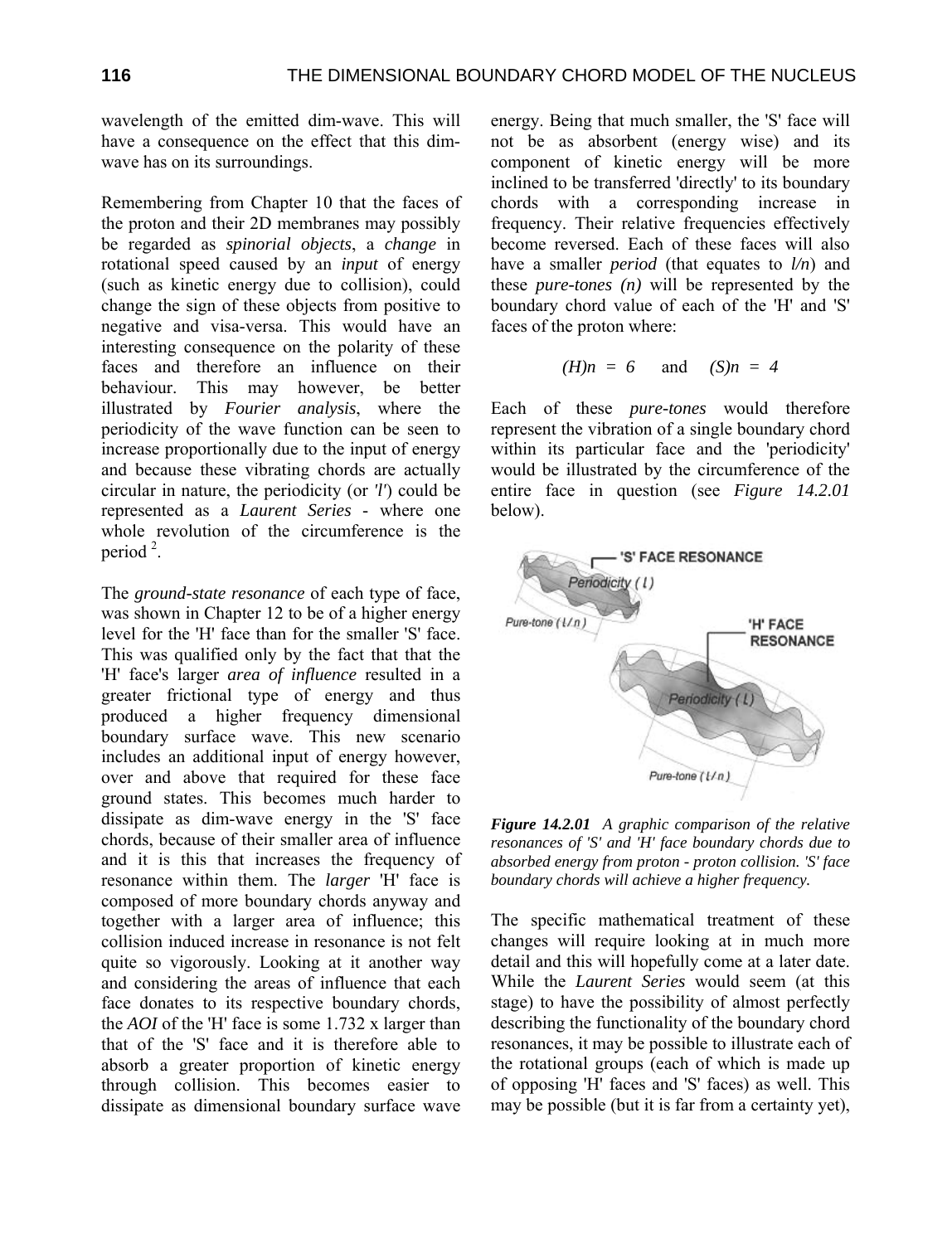by extending the use of 'separate' *Reimann spheres* for the paired faces that make up these groups.

This will need to involve the concept of the *annulus of convergence* of the Reimann sphere, which is the region that will lie between two circles in the complex plane - both of which will be centred at the origin. This region would define the separation of the two components that make up each rotational group and each circle (separated by the annulus), may be able to represent each of the power series - one for the positive and one for the negative<sup>3</sup>. This would be handy as far as the bi-polar characteristics of the higher energy dim-wave are concerned, but there is still a great deal of work to be done before any comparisons or conclusions can be drawn from this.

As a final point and as the *Laurent Series* can be used to describe functions that lie *OFF* the unit circle of the complex plane - this may imply that a single Reimann sphere may be all that is required to represent the teddy's (or now the proton's) faces with the use of *displaced* unit circles of perhaps  $2\pi$  and  $3.5\pi$  equivalent circumferences. Such a sphere should be able to end up with the teddy's own characteristics and would in addition, also be able to graphically illustrate the relationship that occurs between all of these rotational groups.

#### **14.3 The proton's polarity flip**

An increase in the *frequency of resonance* - right across the board, may bring on a change of sign as 'H' face membranes (as rotational groups) speed up their rotation to  $2\pi$  + and the 'S' face membranes increase to  $3.5\pi +$  (or perhaps there is the possibility that 'S' face rotation reverts back to around  $2π$ ). The consequences of this 'flip' would be interesting to say the least. Previously high energy 4D/5D emitted dimensional boundary surface waves from the 'H' face rotational groups would flip their polarity to that of the 'S' face groups - and the previously lower energy 'negative' 'S' face component would in turn, now

be emitted from the 'H' face rotational pairs. They would briefly 'swap' jobs within the bodies of these colliding proton pairs.

This would actually be a good thing as far as this model is concerned, because in the early days of this conjecture, there was a real problem in trying to make the 'H' faces of the proton stick together during bonding, without causing a conflict with adjacent 'S' faces; which up until now, have always appeared to exhibit a (continuously) 'negative' polarity When four or more protons of this configuration are built together, there are always 'S' face to 'S' face bonds (see the arrows in *Figure 14.3.01* below) and this shouldn't happen, because like-to-like just doesn't want to work. Although the adjacent teddies are actually depicted as *Stage 1* neutrons in the figure, they would connect first as protons and the 'S' faces would be planes of *negative charge* - which makes this scenario even worse.



*Figure 14.3.01 When four or more teddies are built up by connecting their 'H' faces together, a conflict is presented between adjacent 'S' faces which would mean like-to-like charges trying to live together.* 

However, by allowing these face charges to briefly 'swap' places during these collision events, this solves the problem quite adequately. This also presents a slightly unexpected inference as far as the proton's overall charge characteristics are concerned and this should be explored further.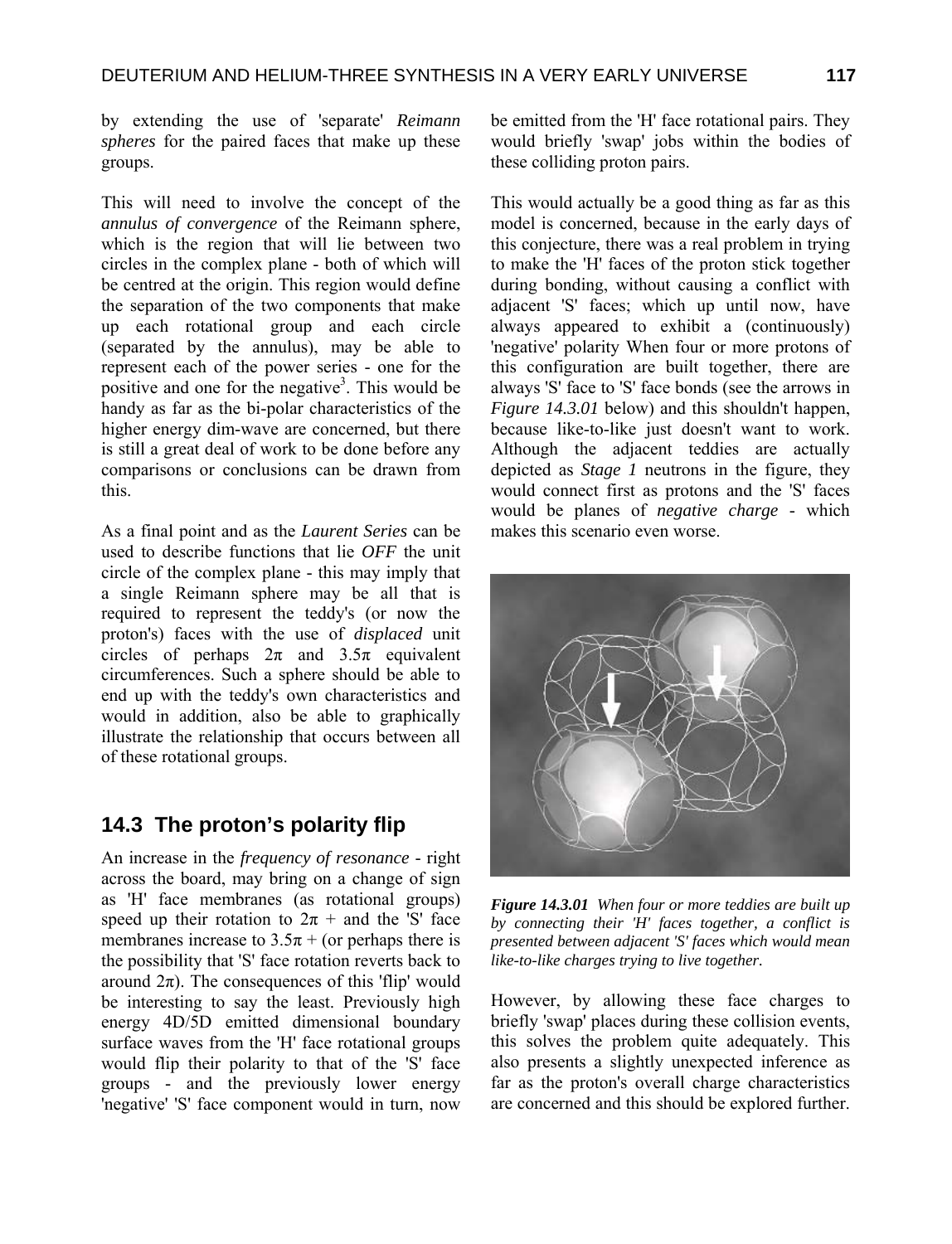By allowing the 2D face membranes to speed up their rotation, we are not only changing around the sign of this effect - but also changing the ratio that exists between them. If we produce what amounts to a  $6\pi$  + rotation in the 'S' face membrane (which in this case would change from the negative back to positive), we have actually cubed the value of the original effect back at the boundary chord and this produces 8x the charge. Doubling the rotation at the 'H' face membrane to  $4\pi$  will square the charge at its boundary chord and hence produce double the charge. This can be related to the coulomb value given in Chapter 10 (page 84) as follows:

*'H' pair component* (↓) = *2 x (-5.340 x 10-19 C)*  $=$   $-1.068 \times 10^{-18} C \times 4 = -4.272 \times 10^{-18} C$ 

and

*'S' pair component* (↑) = *8x (+1.780 x 10-19 C)*  $= + 1.424 \times 10^{-18} C \times 3 = +4.272 \times 10^{-18} C$ 

At this stage, this would seem to suggest that even a very brief reconfiguration during such collision events, *may* produce a teddy or proton that is by all intents and purposes, electrically neutral. Whether or not this also involves a mass transfer to or from the 2D membranes at the same time will have to wait until this can be examined further. This does however, seem to suggest that a change in the charge configuration of the proton will go hand in hand with this type of collision and an overall neutral proton - even though only of a temporary nature - may allow two otherwise repulsive entities enough time in which to couple and again, this will occur with the help of an increased positive bi-polar dim-wave emission.

This will also affect the way that the proton's eshell is produced and this will basically disappear during this brief period of reversal. With such collisions occurring to what is basically atomic hydrogen; there is the question of what happens to its captured electron mass during the disappearance of its dim-wave produced e-shell. The negative charge cannot just vanish at the same time, as this must be conserved and there will thus be a rather subtle transfer to the electron mass itself. This will be discussed further in due course.

With stronger north and south polar faces (now briefly swapped from the original, larger 'H' faces to those of the 'S' face rotational groups), bonding may be able to occur - and in a way that would be fundamentally different to that originally envisaged and subsequently illustrated in *Figure 14.3.01* on the previous page. This new method of coupling two or more protons together, would now involve only 'S' faces and the whole process becomes a great deal simpler and straightforward. There is no longer the likelihood of conflict between any two adjacent 'like' faces (see *Figure 14.3.02* below).



*Figure 14.3.02 As the 'H' and 'S' faces swap places and reconfigure after collision, two protons in close proximity may be drawn together by the attractive components of their stronger bi-polar high energy dimwaves.* 

As coupling begins to occur, the strength of this bond will diminish as the teddies in question lose energy (this is still dissipated as *boundary surface wave energy* until the energy threshold or ground state is once again achieved). The boundary chords are however, resonating strongly at this time - and this is where the *boundary chord mass capacity* may play its part in this process. As opposing 'S' faces come together under the much stronger influence of their bi-polar dim-wave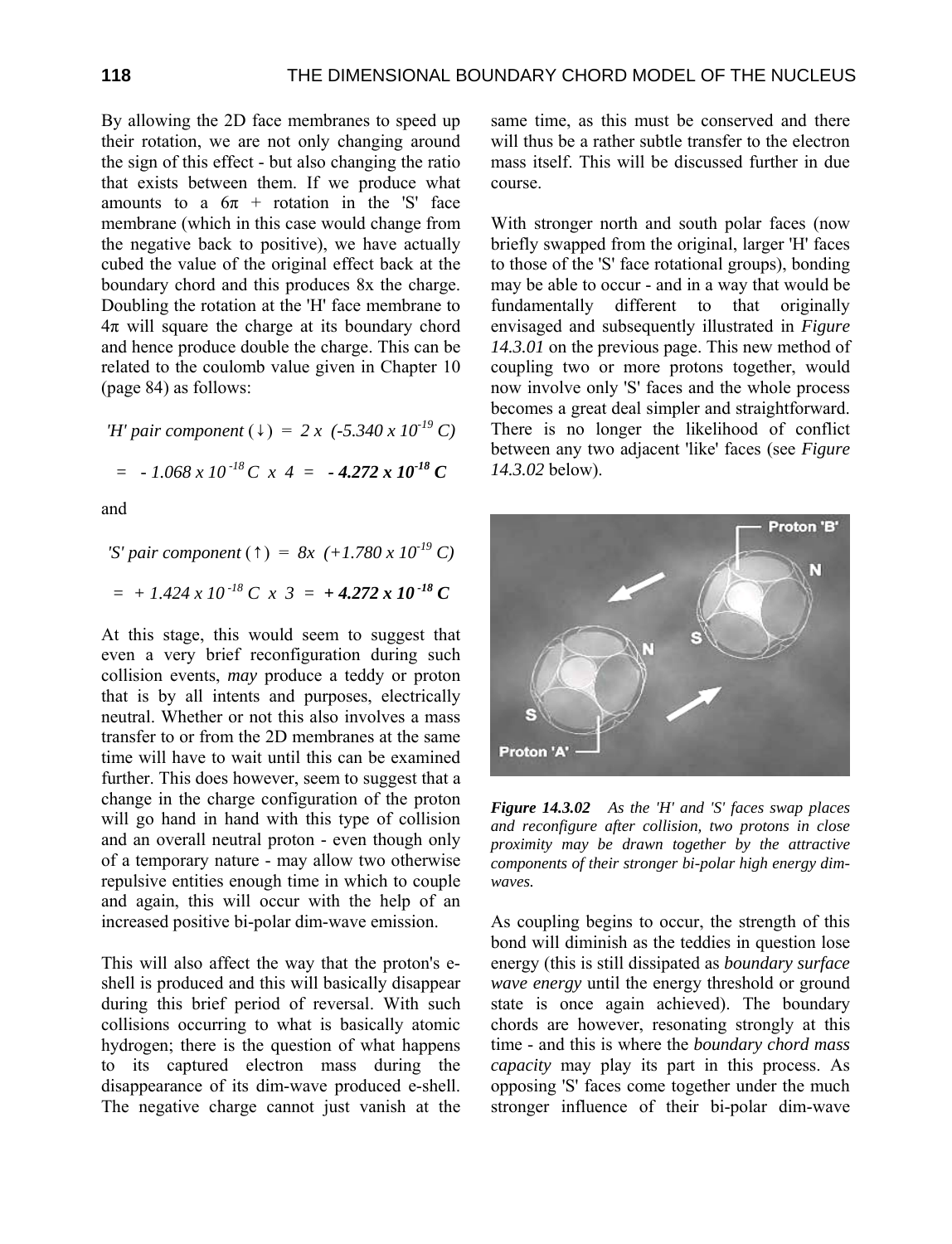emissions, the chords that make up each of the two approaching faces may either combine completely (producing the same number of face chords) - or intertwine. By combining completely, the chords that end up comprising what will in essence be a single bonded face, would almost return to their pre-*Stage 1* mass - but in so doing, it is difficult to picture just how this would easily occur. It also causes a problem as far as any future decay or separation is concerned, as in this case, this would result in an extremely strong and perhaps *permanent* bond.



*Figure 14.3.03 As protons couple, their shared faces may combine and thus double the boundary chord value of this bonded 'S' face to a new total of eight compared to the normal face's four.* 

An alternative would be to combine the boundary chord values that exist along this bonded single surface, which would result in the bond being able to share *ALL* of the available boundary chords, which in this case, would produce a *shared* 'S' face with a total of *eight* values, instead of the usual four (see *Figure 14.3.03* above). This would also allow a new or modified area of influence *(AOI)* to take effect as far as any future frictional effect is concerned (produced by the rotation of this face's 2D membrane). This new *AOI* would be *half* the area of the original and should therefore produce at least *half* of the original's effect. Considering that there is twice the boundary chord material now in place, this

would allow the *SAME* emission from what were originally *TWO* faces of two separate protons.

The increase in the frequency of boundary chord resonance and the faster rotation of the membranes would also help achieve this goal, with a tendency to mix these chord values together. Both protons however, would be continually losing energy through dim-wave emission, which would be dissipating at the 3D/4D and 4D/5D boundaries - while both types of rotational group produced vibration in their chords through membrane friction and the kinetic energy of collision. All of this extra input of energy would eventually dissipate of course, and both protons would return to their ground state and their chord resonance would fall below their energy threshold. Both protons should return to normal and the rotational groups too, would revert back to their pre-collision configuration with the 'H' faces producing the bi-polar 4D/5D dim-waves and the 'S' faces their singularly expansive 3D/4D versions (see *Figure 14.3.04* below).



*Figure 14.3.04 As protons revert to normal after the bonding process, their 'H' and 'S' faces resume their previous configuration and the polarity of their charges 'flip' once again.* 

There is a problem however and there will be a serious conflict between this pair of protons. Like charges repel one another and although the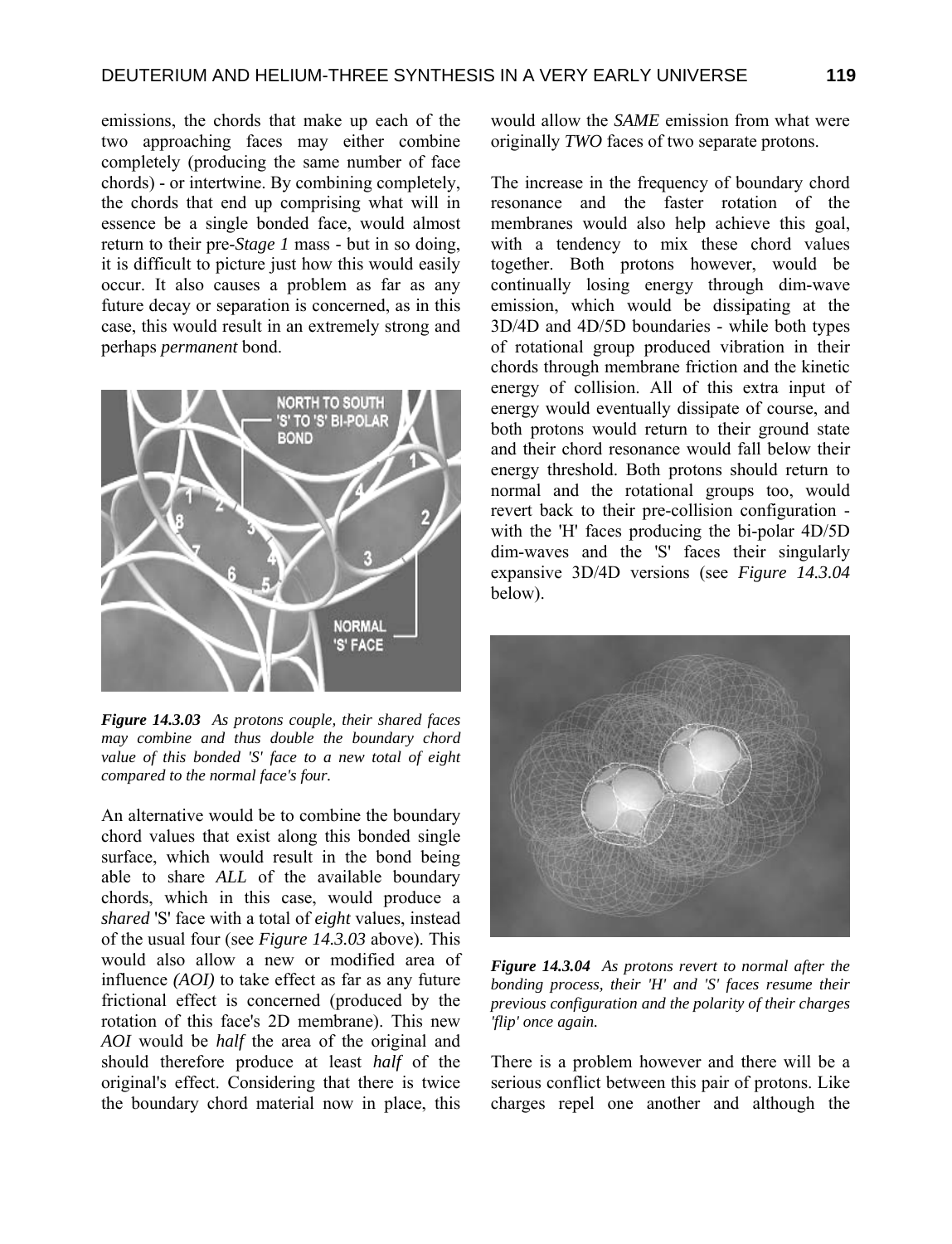bonding face is now a singular one, all the adjacent faces are 'H' and have thus reverted back to being positive as the collision energy has been dissipated as dimensional boundary surface wave energy. There are however a total of four 'H' faces in close proximity to one another and this will cause the conflict. They are not close enough to one another to repel the protons, but they will cause enough disruption within the system to raise the threshold energy of one of the pair to such an extent, that the membranes themselves will *re-gas* from their positions within the chords that bound each of the faces. Their mass will be re-absorbed and they will thus disappear. The charge on this proton's faces will cease and it will revert to its *Stage 1* configuration as a neutron. This will solve this (almost tidal) conflict (see *Figure 14.3.05* below).



*Figure 14.3.05 As the energy threshold of one of the protons is raised because of the like against like conflict of adjacent 'H' faces, the membranes are reabsorbed, the charge disappears and the proton reverts to a neutron.* 

### **14.4 The appearance of deuterium**

Referring back to *Figure 14.1.01* on page 114, this process between two colliding protons becomes the first reaction in the 'pp1' chain and this will produce a *deuterium* nuclei. The 'pp1' chain also requires that a positron and a neutrino

be released and this should be discussed before going on any further. Within this model's nucleus, there is nothing (yet) to suggest that there need be any additional loss of mass during the bonding process. This *would* be required however, if it were not for the fact that the boundary chord *degassing* of the *Stage 2* reconfiguration produces the required difference between proton and neutron any way. Considered as a complete system however, the hydrogen atom (again, within this model) possesses a positive charge at the nucleus, a negative charge at the e-shell *AND* a separately captured *electron-mass*. As protons collide in the crowded early universe and undergo their conversion, these electron masses will escape, as the charges on the faces are turned upside-down.

As mentioned a page or two earlier, the conservation laws in this case, may require that the positive charge of the transforming proton does not merely disappear because it is no longer produced, but is instead transferred to this *escaping* electron mass. As the electron shell disappears from this inverted hydrogen system, so too will its induced energy shell, thus allowing the captured electron mass to break free. This would produce the required positron. The neutrino is more difficult, even though there is a 'charge-less' electron mass available (from the proton that remains a proton) - but the mass is at present, the wrong size. This could be rectified if one brings into play the constant motion axes from Chapter Eight - but this should all really be left until a later date, once this question has been examined in a little more detail.

Deuterium has always been considered as the first isotope of hydrogen, but appears to be pretty stable. In this model, its single proton would produce the same type of e-shell as hydrogen and it would be capable of capturing its own electron mass just the same. However, because it is the first configuration of proton and neutron to be produced in this way, it could be classified as the first 'proper' element of what has become the third-dimensional level.

Returning to the subject of collisions in a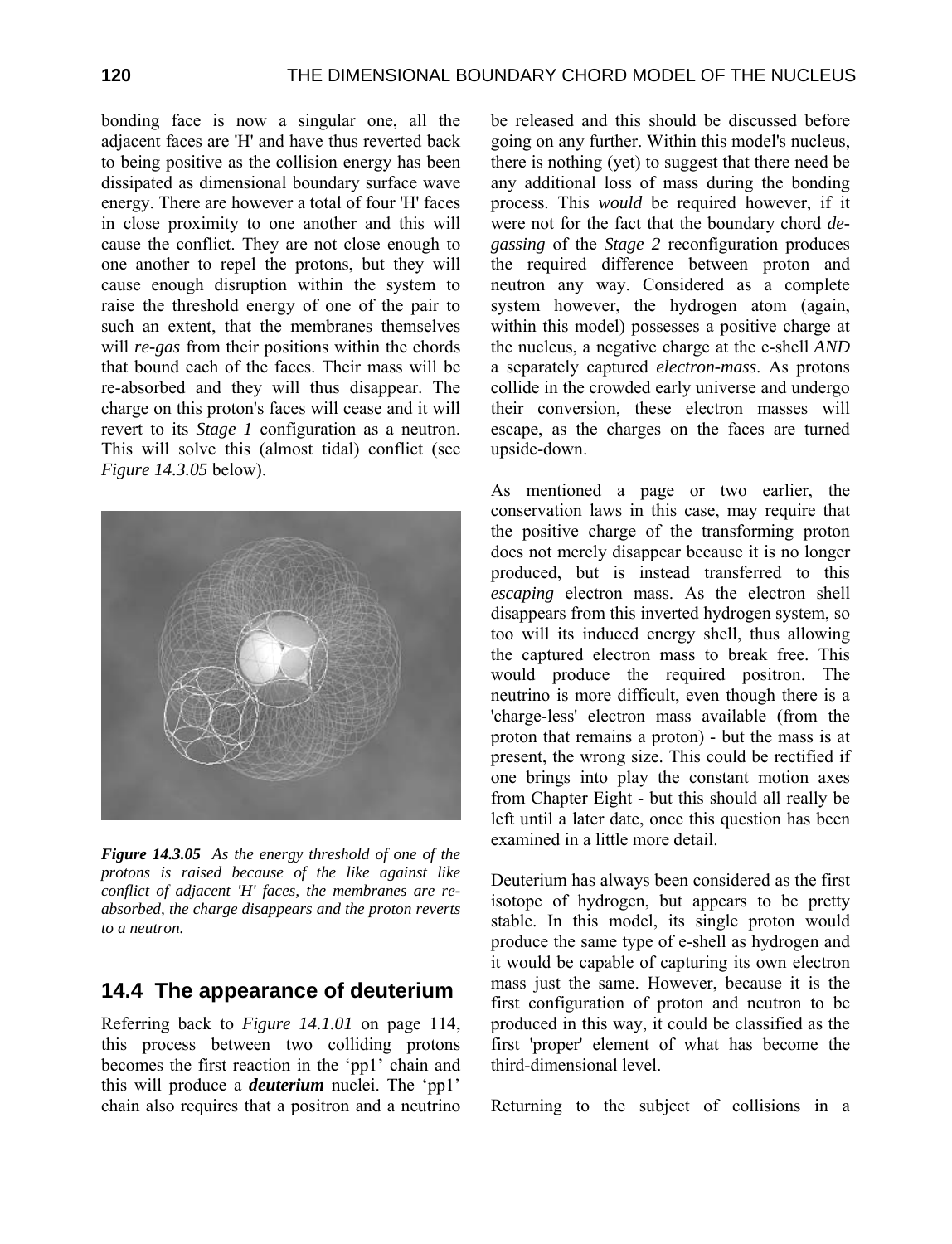crowded embryonic universe, deuterium would result from the bonding of two protons, as one of these bodies reverts to a *Stage 1 neutron*. There is no reason though - why this bonding process has to stop with just two, because there are after all, a total of *THREE* - 'S' faced rotational groups at work once these face charges have *flipped* position.

#### **14.4 From deuterium to helium-3**

Taking it 'one step at a time', the next episode described by the 'pp1' chain reaction, involves the synthesis of helium-3 with its two protons and single neutron (see *Figure 14.4.01* below). Can this be made to work in a similar way to deuterium?



*Figure 14.4.01 While the protons that will form deuterium are still in their over-turned state, a third proton may be attracted by their now positive mutually attractive 'S' face dim-waves.* 

In a hot, crowded environment, it would not be difficult to imagine the attraction of a third proton to the coupling that would otherwise produce deuterium. Each proton would possess three *attractive poles* - and two of these would still be available to a *third*, approaching proton and, as can be seen from *Figure 14.4.01*, these polar axes would be perpendicular to that already used by the first bonding process. As this second coupling occurs, similar forces of like-to-like charge create conflict between this trio and a reconfiguration of

2D membranes will again occur. This time however, it will be the central proton that *regases* as tidal like effects are created by the other two. This central proton will reconfigure to a *Stage 1 neutron* and in this scenario, the other protons will eventually 'flip' their positions back to normal as before. *Helium-3* would have been synthesized, with its two protons and its single neutron (see *Figure 14.4.02* below).



*Figure 14.4.02 As a third proton couples to an existing double bond, with no further action involved they will 'flip' their polarity back to normal and the central proton will reconfigure to a Stage 1 neutron. Helium-3 will have been synthesized.* 

This process releases *gamma rays*, which in this model, would be equivalent to *high-energy* dimensional boundary surface waves. The last stage in this illustrated version of the basic 'pp1' chain reaction, would involve the collision of *two* helium-3 nuclei, to produce *helium-4*, with its familiar configuration of two protons and two neutrons (see again *Figure 14.1.01* on page 114). From *Figure 14.4.02* above, it is quite easy to see how the result of this collision would need to lose two protons during this encounter, but there is a problem. By this time - and assuming that the synthesis of *helium-4* progresses just as described by the 'pp1' chain, these colliding helium-3 nuclei would probably have reverted to their normal polarity and configuration. It now becomes more difficult to get a 'chance' collision